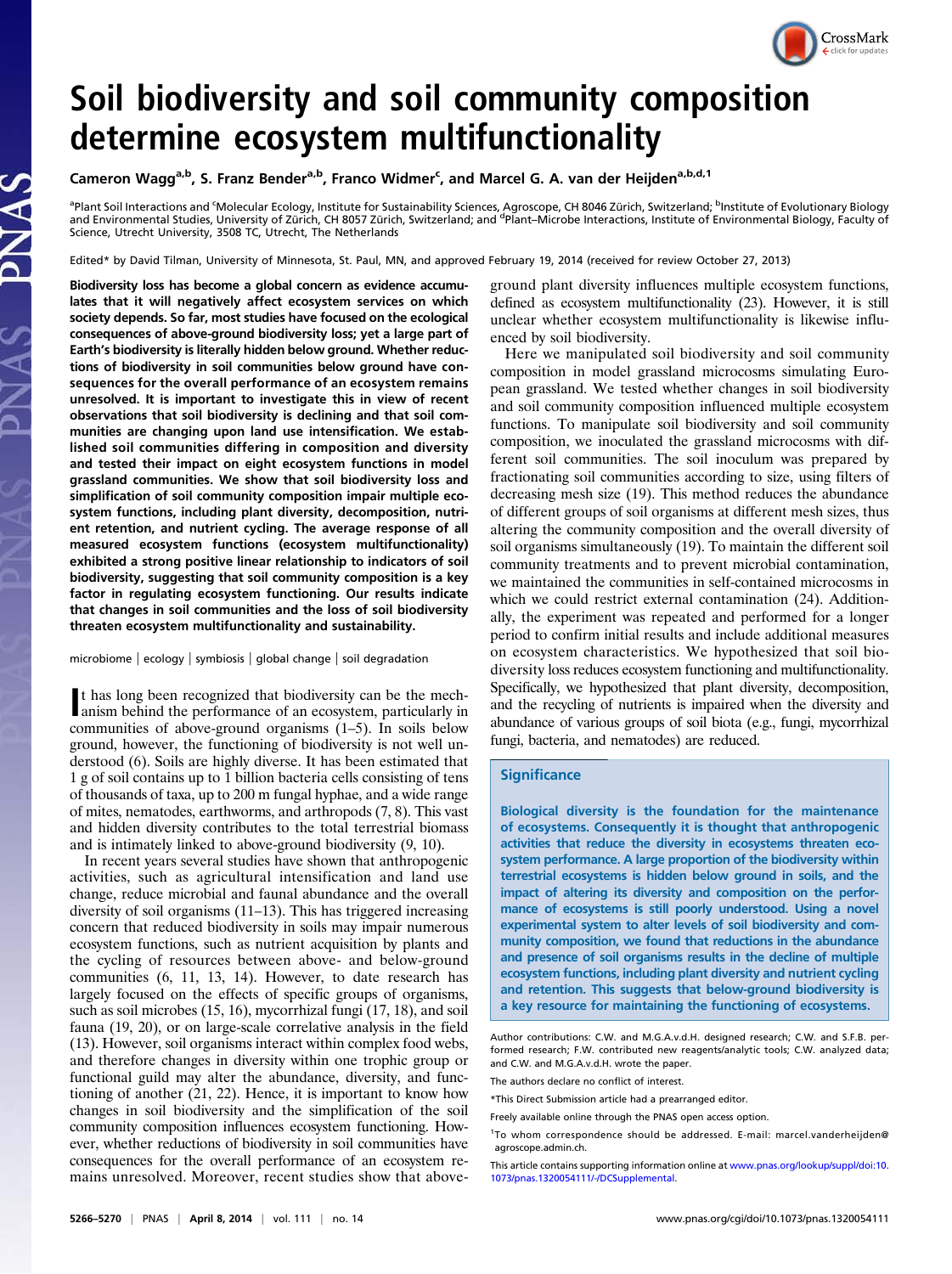### Results and Discussion

We successfully obtained a broad soil biodiversity gradient in our grassland microcosms (Fig. 1 and SI Appendix[, Figs. S1 and S2](http://www.pnas.org/lookup/suppl/doi:10.1073/pnas.1320054111/-/DCSupplemental/sapp.pdf) [and Table S1\)](http://www.pnas.org/lookup/suppl/doi:10.1073/pnas.1320054111/-/DCSupplemental/sapp.pdf). Some groups of soil organisms (e.g., nematodes and mycorrhizal fungi) were entirely eliminated within the gradient, whereas fungal and bacterial communities showed reduced abundance and richness (Fig. 1). This resulted in an overall shift in soil community composition and in a decline in the diversity of soil biota in each soil community treatment along our gradient.

Changes in the soil communities across the gradient influenced various ecosystem functions (Fig. 2). Among the ecosystem functions assessed, plant species diversity declined strongly with reductions in soil biodiversity and simplification of the soil communities (Fig. 2), supporting previous reports that plant community composition is driven by the diversity and species composition of various groups of soil organisms (17, 19, 25). Legumes and forbs declined in productivity as soil biodiversity was depleted, whereas grasses increased in productivity in the most simplified soil communities, contributing up to 92% of the net primary productivity (SI Appendix[, Figs. S3 and S4\)](http://www.pnas.org/lookup/suppl/doi:10.1073/pnas.1320054111/-/DCSupplemental/sapp.pdf). Carbon sequestration also declined along the gradient (Fig. 2). However, this effect was relatively small because this function is likely mediated more by a combination of plant and soil community characteristics than a direct function of soil biodiversity alone (26, 27).

The changes in soil biodiversity and soil community composition also influenced processes related to nutrient cycling. Changes in ecosystem processes that retain nutrients within the system are linked to the ability of soil organisms to break down organic matter and recycle liberated resources back into the above-ground community (10). Specifically, the decomposition of plant litter and the reincorporation of the nitrogen liberated from the litter back into above-ground plant tissues declined as overall soil biodiversity was reduced and with simplification of the soil communities (Fig. 2). Moreover, phosphorus loss through leaching after a simulated rain increased exponentially with successive simplification of soil communities, reaching up to a threefold loss in the most simplified soil community (Fig. 2). These results support past observations and hypotheses suggesting



Fig. 1. Change in soil community characteristics in grassland communities with increasing simplification of soil communities, according to size. Soil communities were established by filtering through different meshes: 1 ≤5,000 μm, 2 ≤250 μm, 3 ≤50 μm, 4 ≤25 μm, 5 ≤10 μm, and 6 sterilized soil. These measures reflect both abundance (nematodes, mycorrhizal colonization of plant roots, and microbial biomass) and richness (bacteria and fungal richness) of various guilds of soil organisms. Means  $\pm$  SEM are expressed as a ratio of the most complete soil treatment (soil community 1, dashed line), such that 0 represents no detection (raw data in SI Appendix[, Figs. S1 and](http://www.pnas.org/lookup/suppl/doi:10.1073/pnas.1320054111/-/DCSupplemental/sapp.pdf) [S2\)](http://www.pnas.org/lookup/suppl/doi:10.1073/pnas.1320054111/-/DCSupplemental/sapp.pdf). Where no error bars are shown for mycorrhiza and nematodes they were not detected in any replicate. Lines highlight the general trend in changes in the soil community characteristics along the gradient. Soil community characteristics measured in both experiments are pooled.



Fig. 2. Change in ecosystem functions in grassland communities along the continuum of increasingly simplified soil biotic communities. Means  $\pm$  SEM of plant productivity (g), plant diversity (Shannon index), N turnover (shoot  $\partial^{15}$ N), decomposition (%), C sequestration (soil  $\partial^{13}$ C), N leaching (mg), P leaching (mg), and N<sub>2</sub>O emissions (mg m<sup>-2</sup>) are expressed as a ratio of the most complete soil treatment (soil community 1, dashed line) such that values below 1 represent a reduction, and values above 1 indicate an increase in the ecosystem function (raw data in *[SI Appendix](http://www.pnas.org/lookup/suppl/doi:10.1073/pnas.1320054111/-/DCSupplemental/sapp.pdf)*, Fig. 55). Lines highlight trends in the changes in ecosystem functions across the gradient. Ecosystem functions measured in both experiments are pooled (Results of the individual experiments are given in [SI Appendix](http://www.pnas.org/lookup/suppl/doi:10.1073/pnas.1320054111/-/DCSupplemental/sapp.pdf), Figs. S6–[S8 and Table S1\)](http://www.pnas.org/lookup/suppl/doi:10.1073/pnas.1320054111/-/DCSupplemental/sapp.pdf). Soil communities are based on organism size as described in Fig. 1.

that a greater diversity of soil organisms can enhance litter break down, reduce nutrient leaching losses, and maintain resource turnover between above- and below-ground communities (10, 11, 14). The loss of nitrogen via  $N_2O$  emissions also increased up to sixfold in the second most simplified soil community (Fig. 2). This demonstrates that the simplification of soil biotic communities alters nitrogen transformation processes in the soil, resulting in increased emission of  $N_2O$ , which is an important greenhouse gas (28).

To assess the overall performance of the grassland microcosms, we averaged the standardized scores (z scores) of all ecosystem functions (Fig. 2) to obtain a single index of ecosystem multifunctionality (23). We combined the soil community characteristics (Fig. 1) in the same manner to obtain a single index reflecting the soil biodiversity within the microcosms created by filtering. This biodiversity index therefore reflects the overall community compositional changes in concert with changes in soil biodiversity. Overall, the changes in ecosystem multifunctionality showed a positive relationship to the average of our indicators of soil biodiversity (Fig. 3), indicating that changes in soil biodiversity impact ecosystem multifunctionality. The large proportion of variation in ecosystem multifunctionality explained by the soil biodiversity index indicates that the soil community characteristics measured were appropriate indicators of soil biodiversity in our system. Ecosystem multifunctionality did not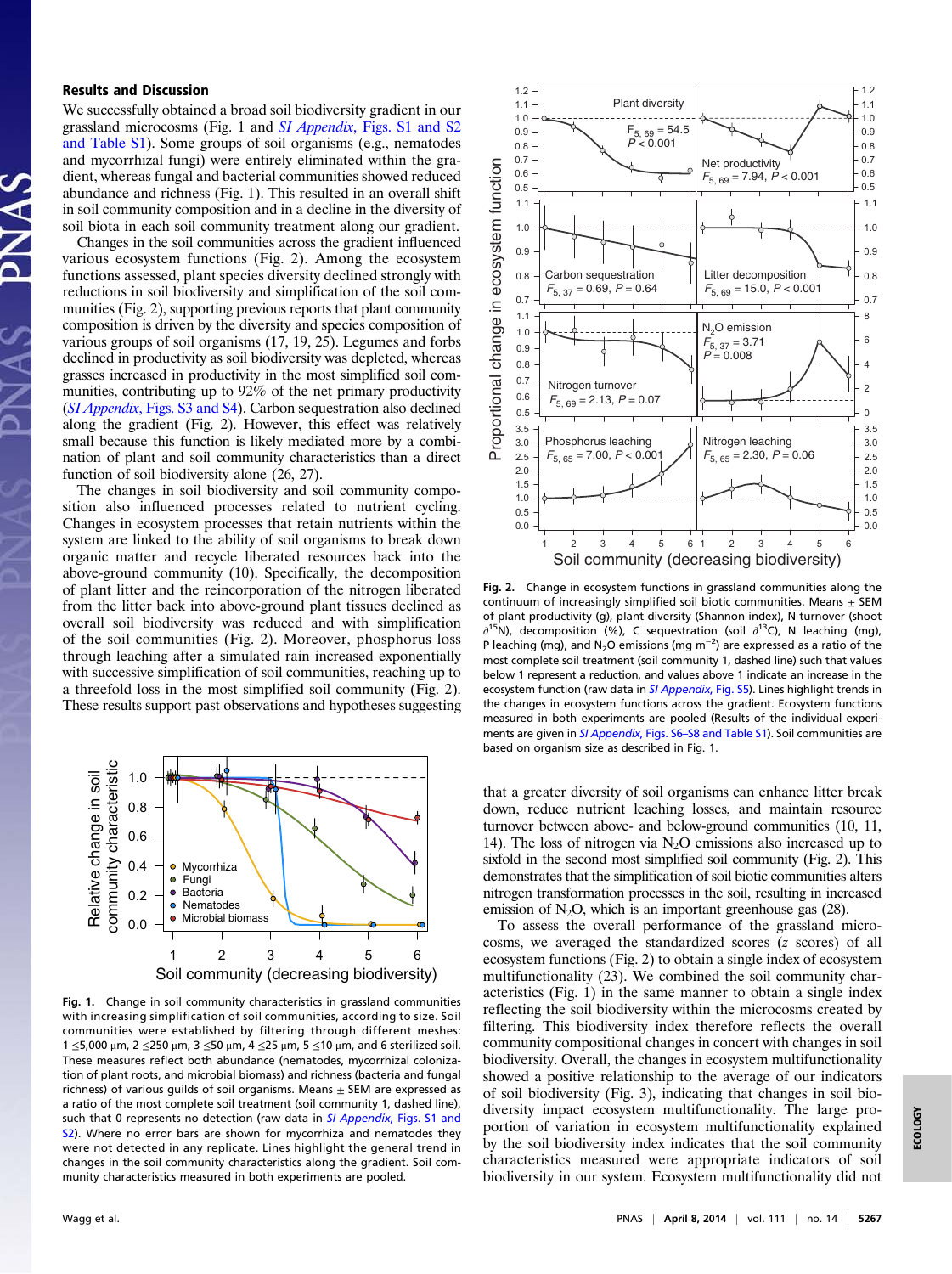

Fig. 3. Ecosystem multifunctionality index in relation to the soil biodiversity index. Lightly shaded points represent grassland communities in experiment 1, and darkly shaded points indicate grassland communities in experiment 2. The overall regression is shown pooled for both trials because there was no difference between trials in the overall relationship between the soil biodiversity (the combined measures shown in Fig. 1) and ecosystem multifunctionality (the combined ecosystem functions shown in Fig. 2). The relationship of individual ecosystem functions to the soil biodiversity score is shown in [SI Appendix](http://www.pnas.org/lookup/suppl/doi:10.1073/pnas.1320054111/-/DCSupplemental/sapp.pdf), Fig. S6, and changes in the two indices across the gradient of soil communities are shown in [SI Appendix](http://www.pnas.org/lookup/suppl/doi:10.1073/pnas.1320054111/-/DCSupplemental/sapp.pdf), Fig. S7.

vary strongly between the two initial levels of soil community simplification (e.g., soil communities consisting of organisms up to 5,000 μm or 250 μm), and a strong reduction in ecosystem multifunctionality was only observed in highly simplified soil communities ([SI Appendix](http://www.pnas.org/lookup/suppl/doi:10.1073/pnas.1320054111/-/DCSupplemental/sapp.pdf), Fig. S7). This supports the theory that at higher levels of soil biodiversity ecosystem functions are robust to changes in soil biodiversity and composition of soil biota (21). Moreover, similar to changes in multifunctionality, our index of soil biodiversity, also did not vary strongly between the two initial levels of soil community simplification. Additionally, as soil communities became increasingly simplified, the loss or strong suppression of key groups of soil organisms (e.g., mycorrhizal fungi and nematodes) corresponded with an abrupt shift in many of the ecosystem functions (Fig. 2 and *[SI Appendix](http://www.pnas.org/lookup/suppl/doi:10.1073/pnas.1320054111/-/DCSupplemental/sapp.pdf)*, [Fig. S8](http://www.pnas.org/lookup/suppl/doi:10.1073/pnas.1320054111/-/DCSupplemental/sapp.pdf)). This highlights that broad-scale changes in the soil community may be tightly linked to the overall functioning of the ecosystem and that ecosystem functioning is likely more sensitive to changes in the presence and abundance of various soil organisms when overall biodiversity is low (21).

Our results were obtained in two independent experiments, and results of both experiments were similar, pointing to the robustness of our findings. The effects of changes in soil biodiversity and community composition on decomposition of plant litter and nutrient turnover were stronger in the second experi-ment ([SI Appendix](http://www.pnas.org/lookup/suppl/doi:10.1073/pnas.1320054111/-/DCSupplemental/sapp.pdf), Fig. S8), which was the longer-lasting experiment. This suggests that the consequences of simplified soil community composition and reduced soil diversity may become progressively more inhibiting as time passes. Additionally, because plant diversity is also a driver of ecosystem multifunctionality (3–5, 23), the strong effects of soil organisms on plant diversity, observed here and elsewhere (15–20), could indirectly influence a number of other ecosystem functions, such as nutrient availability (23) and C sequestration (26). A path analysis indeed indicated that effects of soil biodiversity and composition on measures of nutrient losses were, in part, indirect and mediated by soil biodiversity-induced changes in plant di-versity and productivity (SI Appendix[, Figs. S9 and S10 and](http://www.pnas.org/lookup/suppl/doi:10.1073/pnas.1320054111/-/DCSupplemental/sapp.pdf) [Tables S2 and S3\)](http://www.pnas.org/lookup/suppl/doi:10.1073/pnas.1320054111/-/DCSupplemental/sapp.pdf). Further path analyses assessing the direct and indirect associations between the individual soil community characteristics and ecosystem functions indicate that different components of the soil community differentially influence the

various ecosystem functions (SI Appendix[, Figs. S4 and S5 and](http://www.pnas.org/lookup/suppl/doi:10.1073/pnas.1320054111/-/DCSupplemental/sapp.pdf) [Tables S4 and S5](http://www.pnas.org/lookup/suppl/doi:10.1073/pnas.1320054111/-/DCSupplemental/sapp.pdf)).

Two decades of biodiversity research have shown that aboveground plant diversity is a key driver of ecosystem functioning in a wide range of ecosystems (2–5). Our research extends this observation to the below-ground environment, suggesting that a reduction of soil biodiversity and changes in soil community composition impacts not only on the associated plant community but also on a number of key ecosystem processes that are necessary to maintain overall ecosystem performance. These findings are in line with a recent large-scale correlative field study that indicates that soil food web properties are associated with ecosystem services across various European land use systems (13). The predicted suppression of soil biodiversity due to chronic disruptions to soil communities through intensified anthropogenic activities (11–13), coupled with climate change, are likely to negatively influence the performance of multiple ecosystem process (6). Thus, the protection of soil biodiversity is a key issue to be considered in further detail for the sustainability of terrestrial ecosystems.

#### Materials and Methods

Microcosms, Substrate, Soil, and Plant Communities. Experimental grassland microcosms were established under sterile conditions in closed growth chambers. Incoming air and water entered the microcosms through purifying filters to prevent outside contamination (24) ([SI Appendix](http://www.pnas.org/lookup/suppl/doi:10.1073/pnas.1320054111/-/DCSupplemental/sapp.pdf), SI Materials [and Methods](http://www.pnas.org/lookup/suppl/doi:10.1073/pnas.1320054111/-/DCSupplemental/sapp.pdf)). Microcosms measured 23.5 cm in diameter and had a rooting depth of 12 cm. Each microcosm was filled with 6 kg of a standard sterile soil (96% soil volume) and an inoculated soil community (4% soil volume). Different soil community inoculum treatments were created by sequentially sieving 250 g field soil through a series of decreasing mesh sizes: soil organisms  $\leq$ 5,000 μm,  $\leq$ 250 μm,  $\leq$ 50 μm,  $\leq$ 10 μm, and sterile soil in experiment 1. In experiment 2 an additional <25-μm soil community treatment was added to the design. The inoculum fraction not passing through the sieve was sterilized and was mixed throughout the sterile soil in each microcosm along with the fraction passing through the sieve, to ensure that each treatment received the same amount of inoculum. Each soil community treatment was replicated eight times in both experiments, with the exception of 10 replicates of the sterilized soil community in experiment 2, bringing the total experimental units in the two experiments to 40 and 50, respectively. The reduction of soil communities by filtering removes guilds of soil organisms as well as dilutes out their abundance with each additional filter (19, 29).

In each microcosm a plant community consisting of 40 individual plants comprising 10 species that are typical of temperate European grasslands (30) were planted: legumes (five individuals of Trifolium pratense and five of Lotus corniculatus), grasses (four Lolium multiflorum, five Poa annua, and five Festuca pratensis) and forbs (three Prunella vulgaris, two Senecio jacobea, four Plantago lanceolata, three Achillea milleflorum, and four Capsella bursa-pastovis). Microcosms were maintained in the greenhouse. The experiment was carried out twice: for a growth period of 14 wk (experiment 1) and for a growth period of 24 wk (experiment 2).

Soil Community Characterization. At the end of each experiment, and after 12 wk for the second trial, soil was removed for molecular and microscopy analyses (details in SI Appendix, [SI Materials and Methods](http://www.pnas.org/lookup/suppl/doi:10.1073/pnas.1320054111/-/DCSupplemental/sapp.pdf)). Bacterial and fungal community composition was determined using ribosomal internal spacer analysis (31–33). Roots were collected and scored for the absence/ presence of arbuscular mycorrhizal colonization using an intersect–transect method for 100 intersections (34). The number of nematodes was assessed in a 100-g soil sample (35), and soil DNA was used as an indicator of soil microbial biomass because it corresponds well with other methods that reflect microbial biomass (36, 37).

Ecosystem Functions. At the final harvest, plant shoots were cut at the soil surface, the number of individuals of each species harvested was counted, and shoot biomass was determined. At 12 wk in the second experimental trial, plants were harvested at 5 cm above the soil surface to simulate hay making, typical for many European grasslands, and the number of plants per species harvest was recorded. Net plant productivity was measured as the total plant above-ground biomass. The Shannon-Wiener index of diversity was calculated using the above-ground biomass per individual plant harvested of each species as the surrogate for abundance in the equation.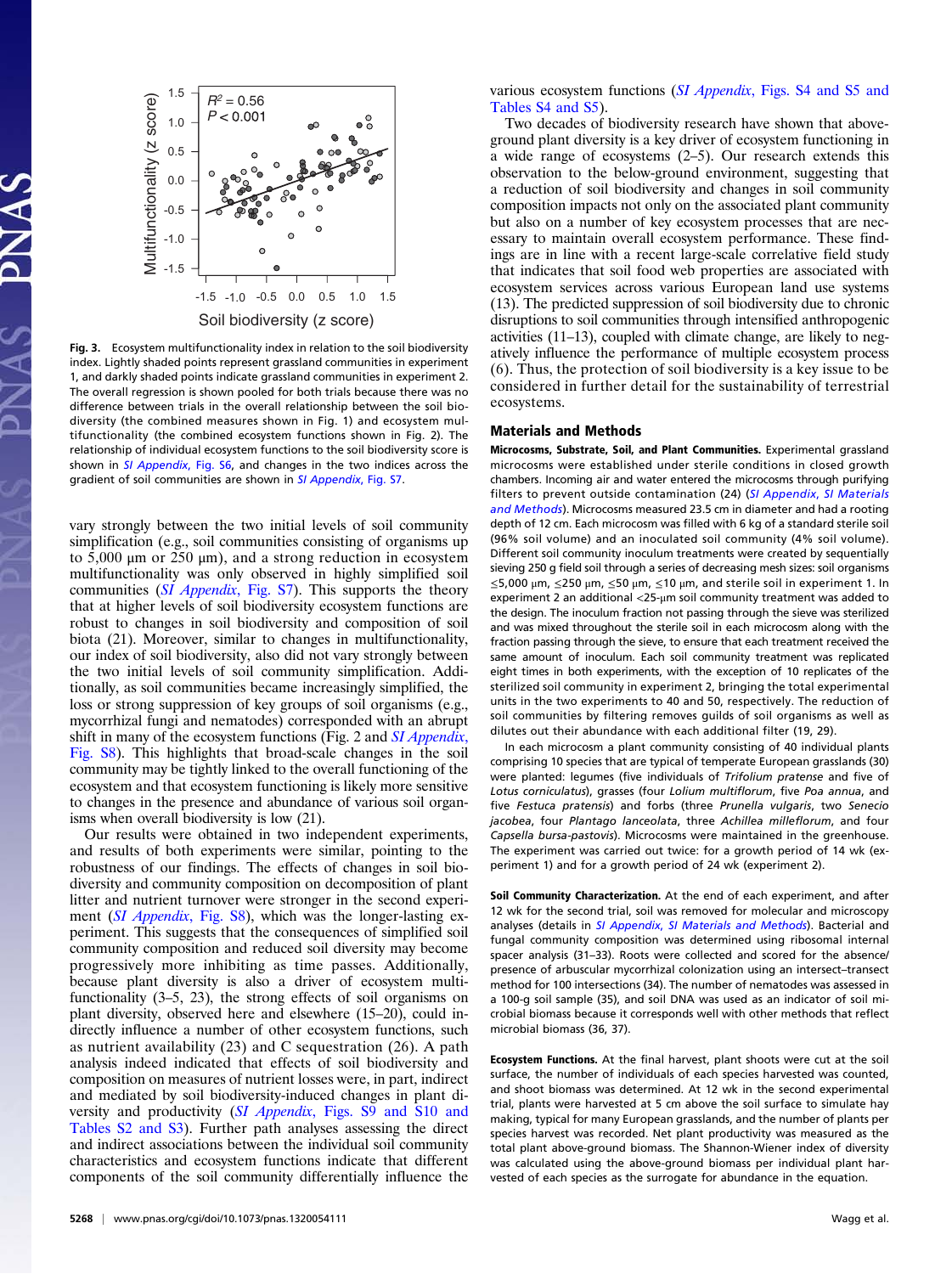Litter decomposition was assessed with litterbags containing <sup>15</sup>N-labeled sterilized L. multiflorum shoots that were added to microcosms at the start of the experiment. The ability for a plant to acquire N through the mineralization of its litter is defined here as "N turnover." N turnover was estimated using the  $\delta^{15}N$  signal in the L. multiflorum shoots at the end of the experiment. At the final harvest, microcosms were watered to saturate the soil to roughly 10% beyond the water holding capacity of the soil to induce leaching. Leachate percolating through the soil column was collected from a small outlet at the bottom of the microcosm and was assessed for nutrient concentrations (PO<sub>4</sub>, total P, NO<sub>3</sub>, and NH<sub>4</sub>) as described elsewhere (38, 39). Fertilization and water saturation of soil after rainfall events not only facilitate nutrient leaching but also initiate denitrification and the production of N<sub>2</sub>O, an important greenhouse gas (40). Hence, N<sub>2</sub>O production was measured at the end of the second experiment after fertilizer addition and soil saturation with water. At 48 and 24 h before the final harvest of microcosms in the second experiment 40 mL of  $^{13}CO_2$  (99%  $^{13}C$ ) gas was injected into each microcosm, and below-ground  $^{13}$ C allocation was mea-sured. Further details on all measurement procedures are given in [SI Ap](http://www.pnas.org/lookup/suppl/doi:10.1073/pnas.1320054111/-/DCSupplemental/sapp.pdf)[pendix, SI Materials and Methods](http://www.pnas.org/lookup/suppl/doi:10.1073/pnas.1320054111/-/DCSupplemental/sapp.pdf).

Soil Biodiversity and Multifunctionality Indices. All soil community and ecosystem function data from each harvest period were standardized by z transformation (overall mean of 0 and SD of 1) and used in all subsequent calculations and analyses. This removed overall differences between trials and harvest time points and simultaneously equalized the variance among measures and sampling time points. Subsequently, the average of all stan-dardized ecosystem functions ([SI Appendix](http://www.pnas.org/lookup/suppl/doi:10.1073/pnas.1320054111/-/DCSupplemental/sapp.pdf), Fig. S6) was used as an index of ecosystem multifunctionality following the approach used by Maestre et al. (23). Data for ecosystem functions in which greater values reflect a more undesirable aspect of the ecosystem (increasing nutrient leaching and  $N_2O$ production) were multiplied by −1 (inverted around the 0 mean) to maintain directional change with other ecosystem functions, such that a decline from their desirable state corresponds to increasingly negative values. By doing this the general difference among soil community treatments in overall ecosystem functioning could be more easily assessed.

A soil biodiversity index was calculated from the average of all standardized soil community characteristics and used as a general indicator of soil biodiversity and compositional changes. This soil biodiversity index includes measures of richness (bacterial richness, fungal richness) and the relative abundance of guilds of soil organisms (number of nematodes, root colonization by arbuscular mycorrhizal fungi, and an estimate of soil microbial biomass). Thus, the biodiversity index calculated here parallels typical biodiversity indicators by combining measures of richness and relative abundance

- 1. Hector A, Hooper R (2002) Ecology. Darwin and the first ecological experiment. Science 295(5555):639–640.
- 2. Balvanera P, et al. (2006) Quantifying the evidence for biodiversity effects on ecosystem functioning and services. Ecol Lett 9(10):1146–1156.
- 3. Tilman D, Wedin D, Knops J (1996) Productivity and sustainability influenced by biodiversity in grassland ecosystems. Nature 379:718–720.
- 4. Zavaleta ES, Pasari JR, Hulvey KB, Tilman GD (2010) Sustaining multiple ecosystem functions in grassland communities requires higher biodiversity. Proc Natl Acad Sci USA 107(4):1443–1446.
- 5. Hector A, Bagchi R (2007) Biodiversity and ecosystem multifunctionality. Nature 448(7150):188–190.
- 6. Wall DH, Bardgett RD, Kelly E (2010) Biodiversity in the dark. Nat Geosci 3:297–298. 7. Roesch LFW, et al. (2007) Pyrosequencing enumerates and contrasts soil microbial diversity. ISME J 1(4):283–290.
- 8. Bardgett R (2005) The Biology of Soil (Oxford University Press, New York).
- 9. Fierer N, Strickland MS, Liptzin D, Bradford MA, Cleveland CC (2009) Global patterns
- in belowground communities. Ecol Lett 12(11):1238–1249. 10. Wardle DA, et al. (2004) Ecological linkages between aboveground and belowground
- biota. Science 304(5677):1629–1633.
- 11. Helgason T, Daniell TJ, Husband R, Fitter AH, Young JPW (1998) Ploughing up the wood-wide web? Nature 394(6692):431.
- 12. Mäder P, et al. (2002) Soil fertility and biodiversity in organic farming. Science 296(5573):1694–1697.
- 13. de Vries FT, et al. (2013) Soil food web properties explain ecosystem services across European land use systems. Proc Natl Acad Sci USA 110(35):14296–14301.
- 14. van der Heijden MG, Bardgett RD, van Straalen NM (2008) The unseen majority: Soil microbes as drivers of plant diversity and productivity in terrestrial ecosystems. Ecol Lett 11(3):296–310.
- 15. Bonkowski M, Roy J (2005) Soil microbial diversity and soil functioning affect competition among grasses in experimental microcosms. Oecologia 143(2):232–240.
- 16. Griffiths BS, et al. (2000) Ecosystem response of pasture soil communities to fumigation-induced microbial diversity reductions: An examination of the biodiversity– ecosystem function relationship. Oikos 90(2):279–294.

(41). Note, however, that more ecosystem functions (carbon sequestration and N<sub>2</sub>O emissions) and soil community characteristics (nematode abundance) were measured in the second experiment and are incorporated into the biodiversity and multifunctionality indices of the second experiment even though absent from the first.

Data Analyses. All data on ecosystem functions and soil community characteristics were assessed for variation among soil community treatments in a mixed-effects model using pooled data from both experiments, as well as separately for each experimental trial, to determine overall effects as well as differences between trials. The replicate block by which each microcosm was harvested was used as the random effect. Regressions were also performed using mixed-effect models to test whether ecosystem multifunctionality and individual ecosystem functions could be explained by the soil biodiversity index, as well as whether this relationship depended upon the experimental trial ([SI Appendix](http://www.pnas.org/lookup/suppl/doi:10.1073/pnas.1320054111/-/DCSupplemental/sapp.pdf), Fig. S6).

In addition to the method of averaging z scores of soil community characteristics, we used partial least-squares path modeling to infer potential direct and indirect effects of soil biodiversity on various ecosystem functions (42). In the path models soil biodiversity was constructed as a latent variable using the measured soil community characteristics as reflective indicators of soil biodiversity. Because all measures of soil biodiversity and ecosystem functions were strongly influenced by the different soil community treatments, we assessed the variation in the measures of soil biodiversity as a direct effect of the variation in all ecosystem functions in the path model. However, the loss of soil biodiversity may have indirectly resulted in changes in some ecosystem functions. Specifically, the effect of the different soil communities on plant productivity and diversity may have consequently indirectly influenced carbon sequestration and nutrient losses through leaching (43, 44). Additionally we also assessed the effects of litter decomposition and N turnover on nutrient losses from the system. Details on all path models presented in [Figs. S9](http://www.pnas.org/lookup/suppl/doi:10.1073/pnas.1320054111/-/DCSupplemental/sapp.pdf)-[S12](http://www.pnas.org/lookup/suppl/doi:10.1073/pnas.1320054111/-/DCSupplemental/sapp.pdf) are given in [SI Appendix](http://www.pnas.org/lookup/suppl/doi:10.1073/pnas.1320054111/-/DCSupplemental/sapp.pdf), SI [Materials and Methods](http://www.pnas.org/lookup/suppl/doi:10.1073/pnas.1320054111/-/DCSupplemental/sapp.pdf) and in [Tables S2](http://www.pnas.org/lookup/suppl/doi:10.1073/pnas.1320054111/-/DCSupplemental/sapp.pdf)–[S5.](http://www.pnas.org/lookup/suppl/doi:10.1073/pnas.1320054111/-/DCSupplemental/sapp.pdf)

ACKNOWLEDGMENTS. We thank S. Schneider for help with molecular methodology, M. Jocher for help with 13C pulse labeling and N2O measurements, H. Stünzi for leachate analyses, F. Conen for help with N and C isotope measurements, and B. Schmid, J. M. Levine, D. Tilman, and two reviewers for comments on earlier versions of the manuscript. Funding was provided by the Institute for Sustainability Sciences, Agroscope. M.G.A.v.d.H. was supported by Grants 125428 and 137136 from the Swiss National Science Foundation.

- 17. van der Heijden MGA, et al. (1998) Mycorrhizal fungal diversity determines plant biodiversity, ecosystem variability and productivity. Nature 396:69–72.
- 18. Maherali H, Klironomos JN (2007) Influence of phylogeny on fungal community assembly and ecosystem functioning. Science 316(5832):1746–1748.
- 19. Bradford MA, et al. (2002) Impacts of soil faunal community composition on model grassland ecosystems. Science 298(5593):615–618.
- 20. Laakso J, Setälä H (1999) Sensitivity of primary production to changes in the architecture of belowground food webs. Oikos 87(1):57–64.
- 21. Hunt HW, Wall DH (2002) Modelling the effects of loss of soil biodiversity on ecosystem function. Glob Change Biol 8(1):33–50.
- 22. Duffy JE, et al. (2007) The functional role of biodiversity in ecosystems: Incorporating trophic complexity. Ecol Lett 10(6):522–538.
- 23. Maestre FTF, et al. (2012) Plant species richness and ecosystem multifunctionality in global drylands. Science 335(6065):214–218.
- 24. van der Heijden MGA, Wagg C (2012) Soil microbial diversity and agro-ecosystem functioning. Plant Soil 363(1-2):1–5.
- 25. De Deyn GBG, et al. (2003) Soil invertebrate fauna enhances grassland succession and diversity. Nature 422(6933):711–713.
- 26. Six J, Frey SD, Thiet RK, Batten KM (2006) Bacterial and fungal contributions to carbon sequestration in agroecosystems. Soil Sci Soc Am J 70(2):555.
- 27. De Deyn GB, Cornelissen JHC, Bardgett RD (2008) Plant functional traits and soil carbon sequestration in contrasting biomes. Ecol Lett 11(5):516–531.
- 28. Bender SF, et al. (2013) Symbiotic relationships between soil fungi and plants reduce N2O emissions from soil. ISME J, 10.1038/ismej.2013.224.
- 29. Barrios E (2007) Soil biota, ecosystem services and land productivity. Ecol Econ 64(2): 269–285.
- 30. Lauber K, Wagner G, Gygax A (2012) Flora Helvetica (Haupt, Bern), 5th Ed.
- 31. Hartmann MM, Frey BB, Kölliker RR, Widmer FF (2005) Semi-automated genetic analyses of soil microbial communities: Comparison of T-RFLP and RISA based on descriptive and discriminative statistical approaches. J Microbiol Methods 61(3):349–360.
- 32. Schneider H, Hartmann M, Enkerli J, Widmer W (2010) Fungal community structure in soils of conventional and organic farming systems. Fungal Ecol 3(3):215–224.
- 33. Waldrop MP, Zak DR, Blackwood CB, Curtis CD, Tilman D (2006) Resource availability controls fungal diversity across a plant diversity gradient. Ecol Lett 9(10):1127–1135.